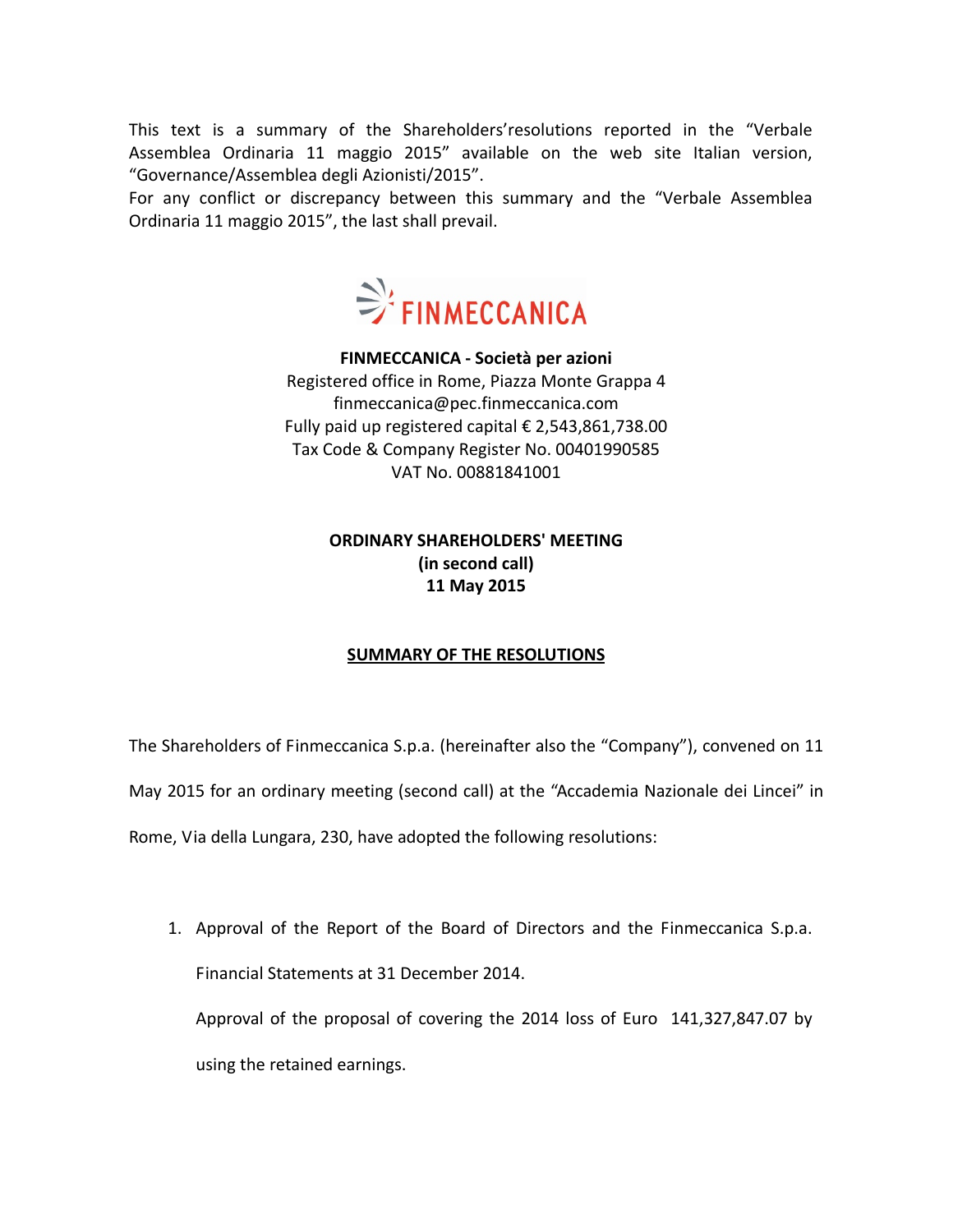

2. Appointment of the new members of the Board of Statutory Auditors for the three‐year period 2015‐2017, as follows:

## Regular Statutory Auditors

- BAUER Riccardo Raul<sup>[1](#page-1-0)</sup>
- ‐ ABRIANI Niccolò <sup>1</sup>
- PERRINI Francesco<sup>[2](#page-1-1)</sup>
- CORSI Luigi<sup>2</sup>
- SAVI Daniela<sup>2</sup>

## Alternate Statutory Auditors

FIORINI Stefano<sup>1</sup>

<span id="page-1-0"></span>

‐ CUOMO Maria Teresa <sup>2</sup>

 $<sup>1</sup>$  Selected from List No. 1 submitted by a group of Asset Management companies and Institutional</sup> Investors holding approximately 1.427% of the share capital of Finmeccanica S.p.a. (AcomeA SGR S.p.A. fund manager for: AcomeA Performance, AcomeA MFL Prud, AcomA MFL Agreess, AcomeA MFL Dinam, AcomeA Europa, AcomeA Globale, AcomeA Italia; Anima SGR S.p.A. fund manager for: Fondo Anima Geo Italia, Fondo Anima Star Italia Alto Potenziale, Fondo Anima Italia; APG Asset Management N.V. fund manager for: Stichting Depositary APG Developed Markets Equity Pool; Arca S.G.R. S.p.A. fund manager for: Arca BB, Arca Azioni Italia; Ersel Asset Management SGR S.p.A. fund manager for Fondersel P.M.I.; Eurizon Capital S.G.R. S.p.A. fund manager for: Eurizon Azioni Italia, Eurizon Azioni PMI Europa; Eurizon Capital S.A. fund manager for: Eurizon Easy Fund Equity Italy, Eurizon Investment SICAV ‐ Europe Equities, Eurizon Easy Fund ‐ Equity Small Cap Europe, Eurizon Easy Fund ‐ Equity Industrial LTE, Eurizon Easy Fund ‐ Equity Europe LTE, Eurizon Easy Fund ‐ Equity Euro LTE, Eurizon Easy Fund ‐ Equity Italy LTE; Fideuram Investimenti S.G.R. S.p.A. fund manager for: Fideuram Italia; Fideuram Asset Management (Ireland) Limited fund manager for: Fideuram Fund Equity Italy, Fonditalia Equity Italy; Interfund Sicav fund manager for: Interfund Equity Italy; Mediolanum Gestione Fondi SGR p.A. fund manager for: Mediolanum Sviluppo Italia, Mediolanum Flessibile Italia, Mediolanum Flessibile Globale; Mediolanum International Funds Limited fund manager for: Challenge Funds; Pioneer Asset Management S.A. fund manager for: Pioneer Funds ‐ Italian Equity; Pioneer Investment Management SGRpA fund manager for: Pioneer Italia Azionario Crescita; Ubi Pramerica SGR fund manager for: Ubi Pramerica Azioni Italia).

<span id="page-1-1"></span> $<sup>2</sup>$  Selected from List No. 2 submitted by the Ministry of Economy and Finance holding approximately</sup> 30.204% of the share capital of Finmeccanica S.p.a.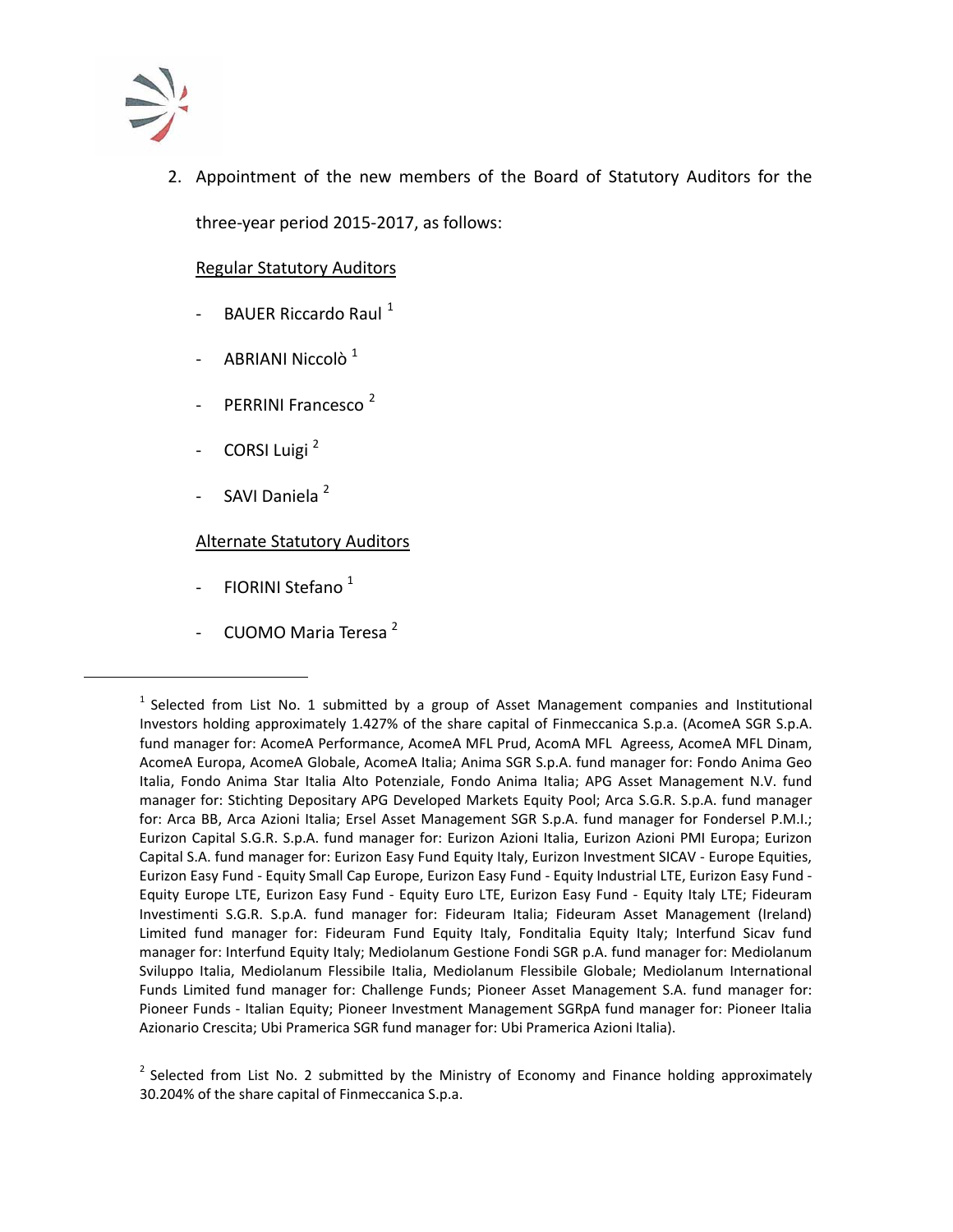

- 3. Appointment of Riccardo Raul BAUER as Chairman of the Board of Statutory Auditors among the Statutory Auditors elected by the minority (List. No. 1).
- 4. Approval of the Shareholder Ministry of Economy and Finance's proposal for setting the remuneration of the Statutory Auditors as follows: Euro 78,000 before-tax per year to the Chairman and Euro 52,000 before-tax per year to each of the other Regular Statutory Auditors.
- 5. Approval of the Long-Term Incentive Plan and the Coinvestment Plan for the management of the Finmeccanica Group, in accordance with terms and conditions set forth in the Disclosure Documents prepared by the Company pursuant to Article 114‐bis of Legislative Decree 58/98 and Article 84‐bis of the Consob Regulation 11971/99.

Authorization of the purchase a maximum of 5,800,000 ordinary shares of the Company in one or more instalments for a period of eighteen months as from the date of the resolution, pursuant to and for the purposes of Article 2357 of the Italian Civil Code, at a maximum and minimum unit price equal to the reference price observed on the Electronic Stock Market organized and operated by Borsa Italiana S.p.A. on the day prior to the day of the intended purchase, plus or minus